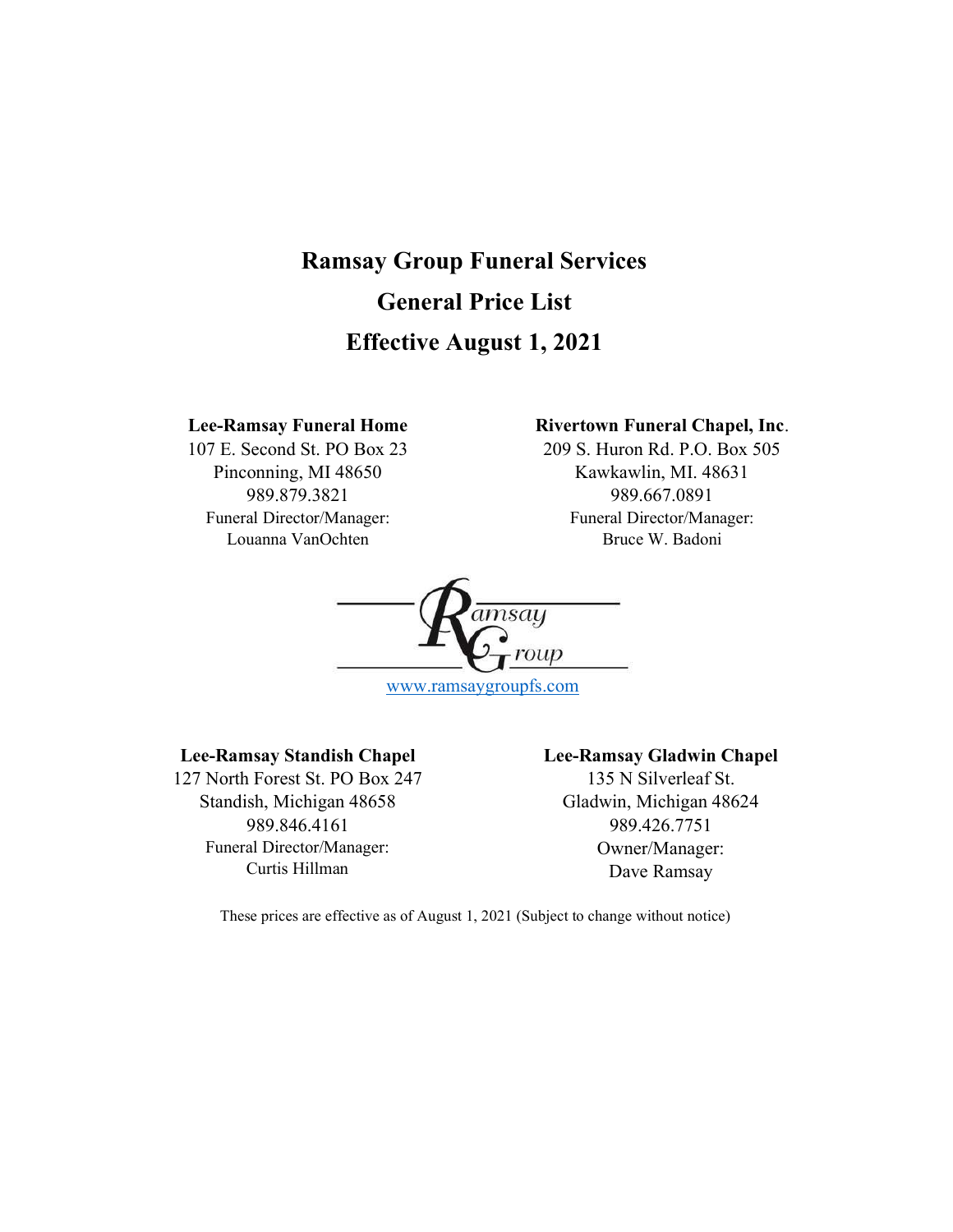# Ramsay Group Funeral Services General Price List Effective August 1, 2021

These prices are effective as of August 1, 2021 (Subject to change without notice)

The goods and services shown below are those we can provide to our customers. You may choose the items you desire. However, any funeral arrangements you select will include a charge for our basic services and overhead. If legal or other requirements mean you must buy any items you did not specifically ask for, we will explain the reason in writing on the statement we provide describing the funeral goods and services you selected.

# Basic Services of Funeral Director .......................................................................................... \$890.00

Our charges include: funeral counseling, necessary arrangements, recording vital statistics, securing permits, filing death certificates, and any other claims, preparation of necessary notices, and coordination of service plans with parties involved in the final deposition of the deceased. This fee for our basic service and overhead will be added to the total cost of the funeral arrangement you select. This fee is already included in our charge for the direct cremation, immediate burials, and forwarding or receiving of remains.

Embalming ................................................................................................................................. \$495.00

Except in certain special cases, embalming is not required by law. Embalming may be necessary, however; if you select certain funeral arrangements, such as funeral with viewing. If you do not want embalming you usually have the right to choose an arrangement that does not require you to pay for it, such as a direct cremation or immediate burial.

### Other Preparations of Remains ................................................................................................ \$225.00

Care of remain; hairdressing, cosmetology, dressing and placement in casket or container.

### Use of Facilities, Staff, and Equipment: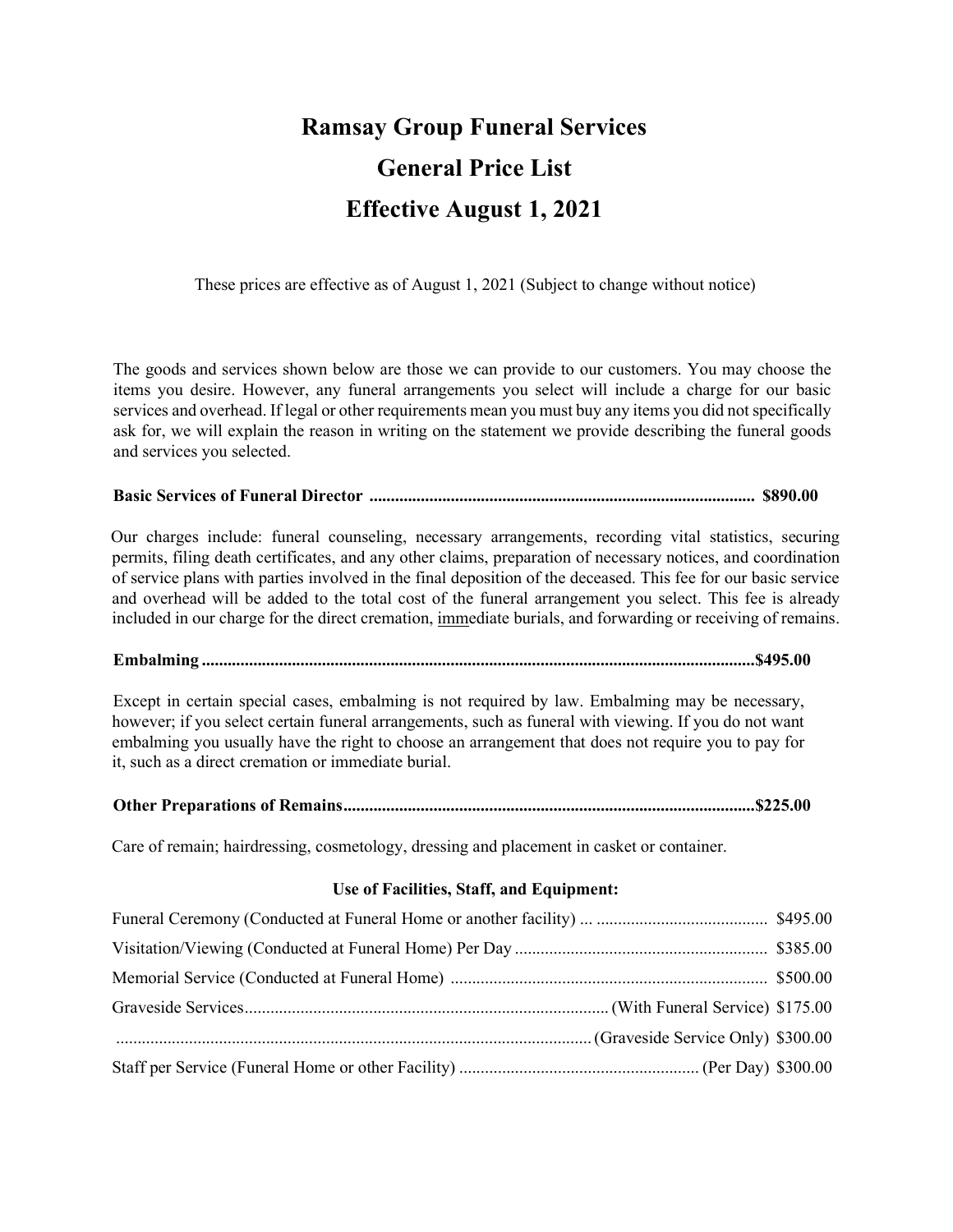| Transfer of Remains to Funeral Home/Automotive Equipment (60 mile radius) \$275.00 |  |
|------------------------------------------------------------------------------------|--|
|                                                                                    |  |
|                                                                                    |  |
|                                                                                    |  |
|                                                                                    |  |
|                                                                                    |  |
|                                                                                    |  |
|                                                                                    |  |

Packages include: basic service of Funeral Director and staff, embalming, other preparation, use of facility for visitation, funeral services at the funeral home or another facility, hearse to the Cemetery, removal (within a 100-mile radius of the funeral home) from hospital or home. Above packages do NOT include family car. Payment terms of 45 days with  $1\frac{1}{2}$ % interest per month or 18% annual rate on any unpaid balance after two months, unless other arrangements have been made.

# Merchandise:

| A Complete price list will be provided at the Funeral Home                                                                                                                                 |  |
|--------------------------------------------------------------------------------------------------------------------------------------------------------------------------------------------|--|
|                                                                                                                                                                                            |  |
| A Complete price list will be provided at the Funeral Home                                                                                                                                 |  |
| Forwarding of Remains from another Funeral Home  \$1,550.00                                                                                                                                |  |
| This charge includes local removal of remains, basic services of staff, necessary authorizations,<br>embalming and local transportation (but no shipping charges or staff for visitation). |  |
|                                                                                                                                                                                            |  |
| This charge includes basic services of staff (excluding visitation and funeral ceremony), local                                                                                            |  |

transportation to funeral home and casket coach (local) to cemetery or crematory.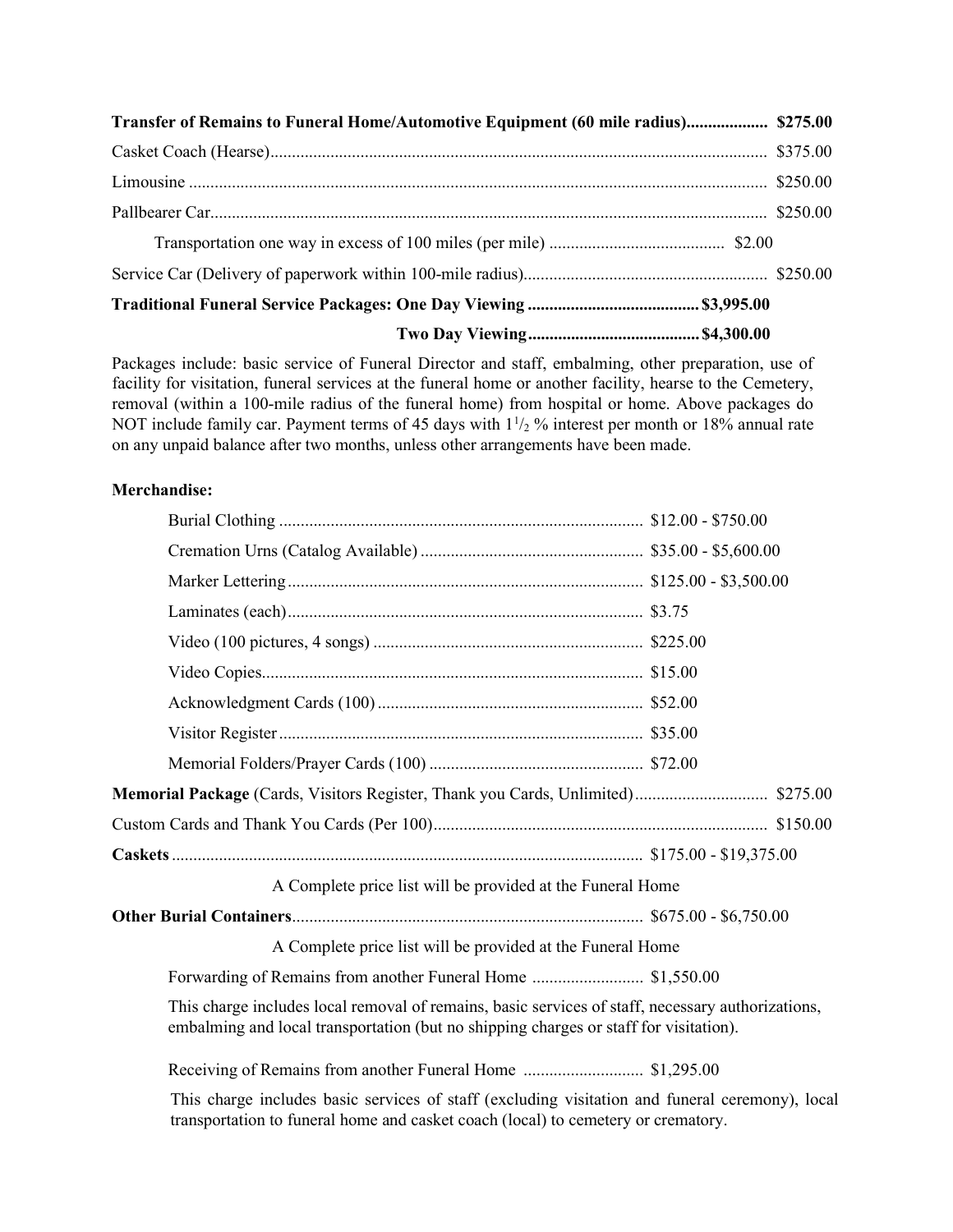### Traditional Funeral Services with Cremation Package

#### One Day Viewing .......................................................................................................... \$4,225.00

Package includes: basic services of Funeral Director and Staff, embalming, other preparation, use of facility for visitation, funeral services at the funeral home or another facility. Oak casket rental, hearse to transfer to crematory or other facility, removal (within 100-mile radius of the funeral home) from hospital or home. Payment terms of 45 days with  $1\frac{1}{2}\%$  interest per month or 18% annual rate on any unpaid balance after two months, unless other arrangements have been made.

#### Direct Cremation .......................................................................................................... \$1,395.00

Our charge for a direct cremation (excluding ceremony & visitation) includes local (within 100-mile radius of the funeral home), preparation for cremation, transportation to the crematory, cremation fee, basic services of Funeral Director. No viewing, cremation in the Tri-City area. If you want to arrange a direct cremation you can use an alternative container. Alterative containers encase the body and can be made of materials like fiberboard or composition materials (without an inside covering) The containers we provide are cardboard.

| See casket price list.                                                                                                                                                                                                |  |  |
|-----------------------------------------------------------------------------------------------------------------------------------------------------------------------------------------------------------------------|--|--|
|                                                                                                                                                                                                                       |  |  |
| Unlined Cardboard Container                                                                                                                                                                                           |  |  |
|                                                                                                                                                                                                                       |  |  |
|                                                                                                                                                                                                                       |  |  |
| Our charges for an immediate burial (excluding ceremony, visitation, and cemetery charges)<br>includes local removal, care of remains, basic services of staff, authorizations and casket coach to<br>local cemetery. |  |  |
|                                                                                                                                                                                                                       |  |  |
| See casket price list                                                                                                                                                                                                 |  |  |
|                                                                                                                                                                                                                       |  |  |

### Infant's Package

We do not charge any basic services of Funeral Director & Staff for any infant through age 2 years. The only costs involved would be actual cost items, obituary, opening/closing of the grave, death certificates, casket, & vault.

### Youth Package

Our basic service charge for children through 12 years is \$ 1000.00 plus costs items (obituary, opening/closing of the grave, death certificates, casket, and vault.)